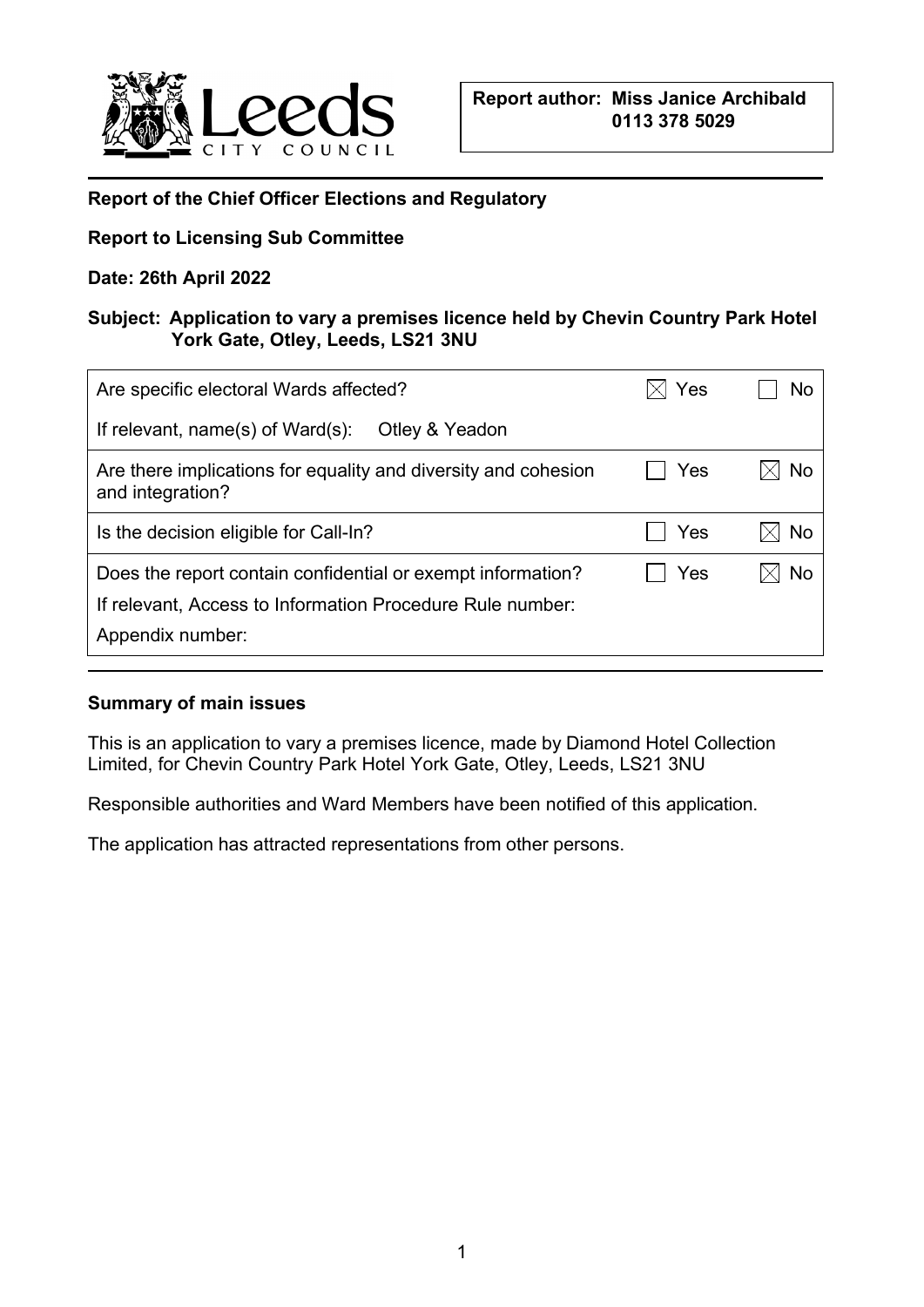### **1 Purpose of this report**

- 1.1 To advise Members of an application made under section 34 of the Licensing Act 2003 ("the Act") to vary a premises licence in respect of the above mentioned premises.
- 1.2 Members are required to consider this application due to the receipt of representations.

#### **2 History of premises**

2.1 In August 2005, an application was submitted in the name of North British Trust Hotels Limited for the conversion of an entertainment licence and justices licence, into a premises licence, with the following hours and activities.

Recorded music - every day 00:00 until 23:59, live music in the Woodland Suite – Monday to Saturday, 08:00 until 01:00, sale of alcohol in the Woodland Suite – Monday to Saturday, 23:00 until 02:00, sale of alcohol in the licensed area – Monday to Saturday, 11:00 until 23:00 and Sunday 12:00 until 22:30.

The premises have had various DPS changes and licence transfers over the years, the most recent being in September 2018 to transfer the licence to the current licence holder, Diamond Hotel Collection Limited.

2.2 A copy of the existing licence is attached at Appendix A.

#### **3 The application**

- 3.1 The applicant is Diamond Hotel Collection Limited.
- 3.2 Briefly the application is to:
	- Allow permitted regulated entertainment and the sale of alcohol to take place throughout the licensed area of the hotel until the terminal hour of 02:00hrs daily, in line with the Woodland Suite.
	- To draw forward the commencement hour for regulated activities to 10:00hrs daily.
	- Remove from the licence all historic Public Entertainment Licence conditions, namely 9 to 115 (inclusive) and replace them with new conditions as specified in section 16 of the application form.
	- Add additional regulated activities as specified in the application and allow them to take place throughout the premises, (not limited to the Woodland Suite), namely plays, indoor sporting events, exhibition of a film and boxing and wrestling, between the hours of 10:00am and 02:00,also late night refreshment, between the hours of 23:00 and 02:00.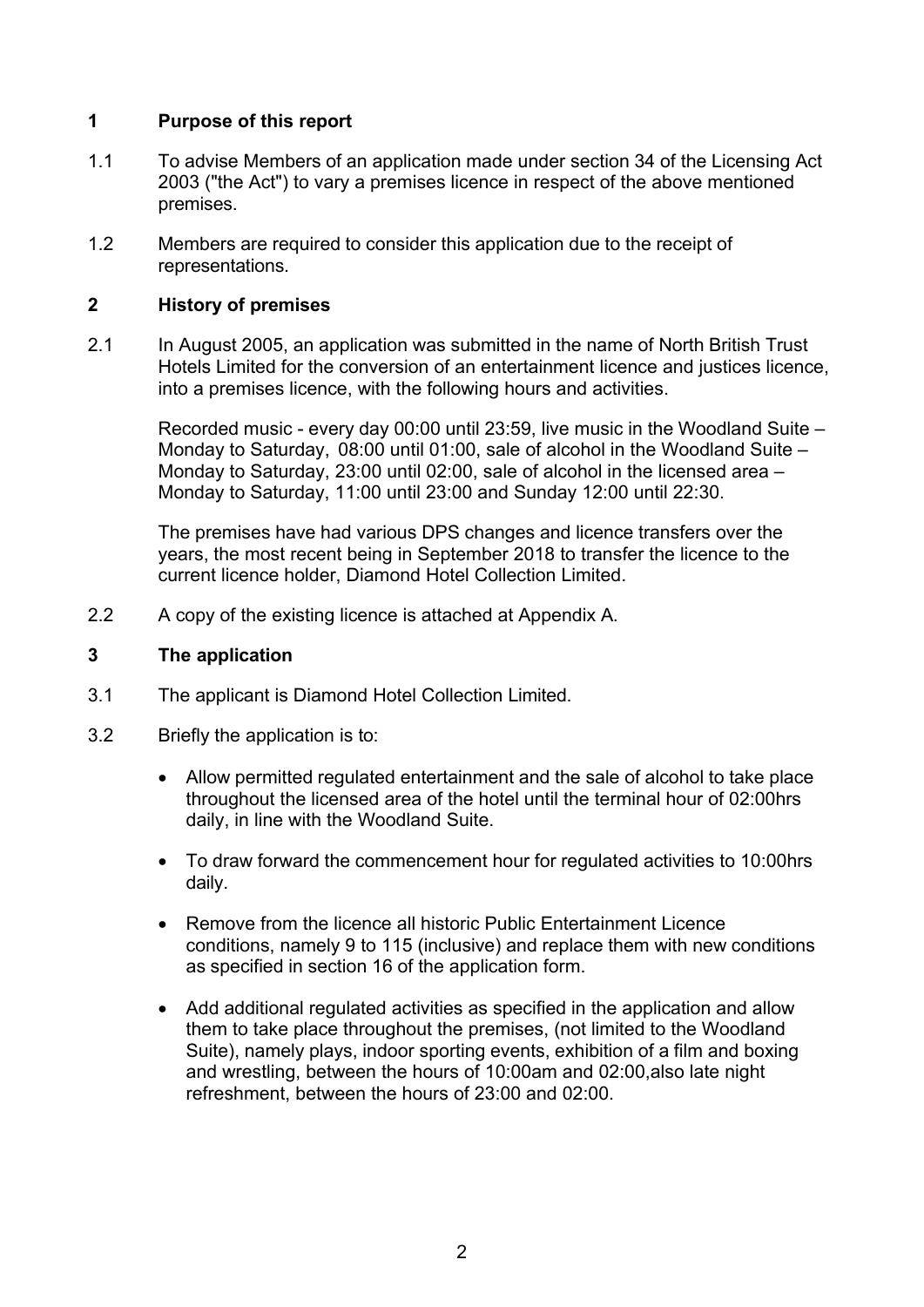- To allow regulated entertainment, currently limited to the Woodland Suite, to take place throughout the premises, namely live music, recorded music, performance of dance and entertainment similar to live music, recorded music or dance.
- To allow non standard timings as follows: on the morning British Summertime is applied, the terminal hour will be extended to 03:00hrs.
- From 10:00 hrs on New Years Eve, until 10:00 hrs on 1<sup>st</sup> January without interruption, for provision of plays, provision of films, provision of indoor sporting events, provision of boxing or wrestling.
- From 23:00 hrs New Years Eve, until 10:00 hrs on  $1<sup>st</sup>$  January without interruption, for provision of live music and recorded music.
- From 10:00 hrs New Years Eve, until 02:00 hrs on  $2<sup>nd</sup>$  January without interruption for performances of dance, provision of anything of a similar description to live music, recorded music or performances of dance and sale of alcohol.
- From 23:00hrs on New Years Eve, until 05:00hrs on 1<sup>st</sup> January for late night refreshment.
- 3.3 A copy of the redacted application form is attached at Appendix B.
- 3.4 The applicant proposes to promote the licensing objectives by taking the additional steps identified in section 16 of the application form attached at Appendix B.

#### **4 Location**

4.1 A map which identifies the location of this premises is attached at Appendix C.

### **5 Representations**

5.1 Under the Act representations can be received from anyone but must be relevant and, in the case of members of the public, must not be frivolous or vexatious.

## Representations from Responsible Authorities

Representations have not been received from Responsible Authorities, however a number of suggested measures have been agreed between the applicant and West Yorkshire Police. A copy of the conditions agreed can be found at Appendix D. 5.2

### Other representations

- 5.3 The application has attracted representations from members of the public (described as 'other persons' in the legislation).
- 5.4 Entertainment Licensing is in receipt of two individual letters of objection, both are opposed to this application on the grounds of noise disturbance. Redacted copies of the representations are attached at Appendix E.